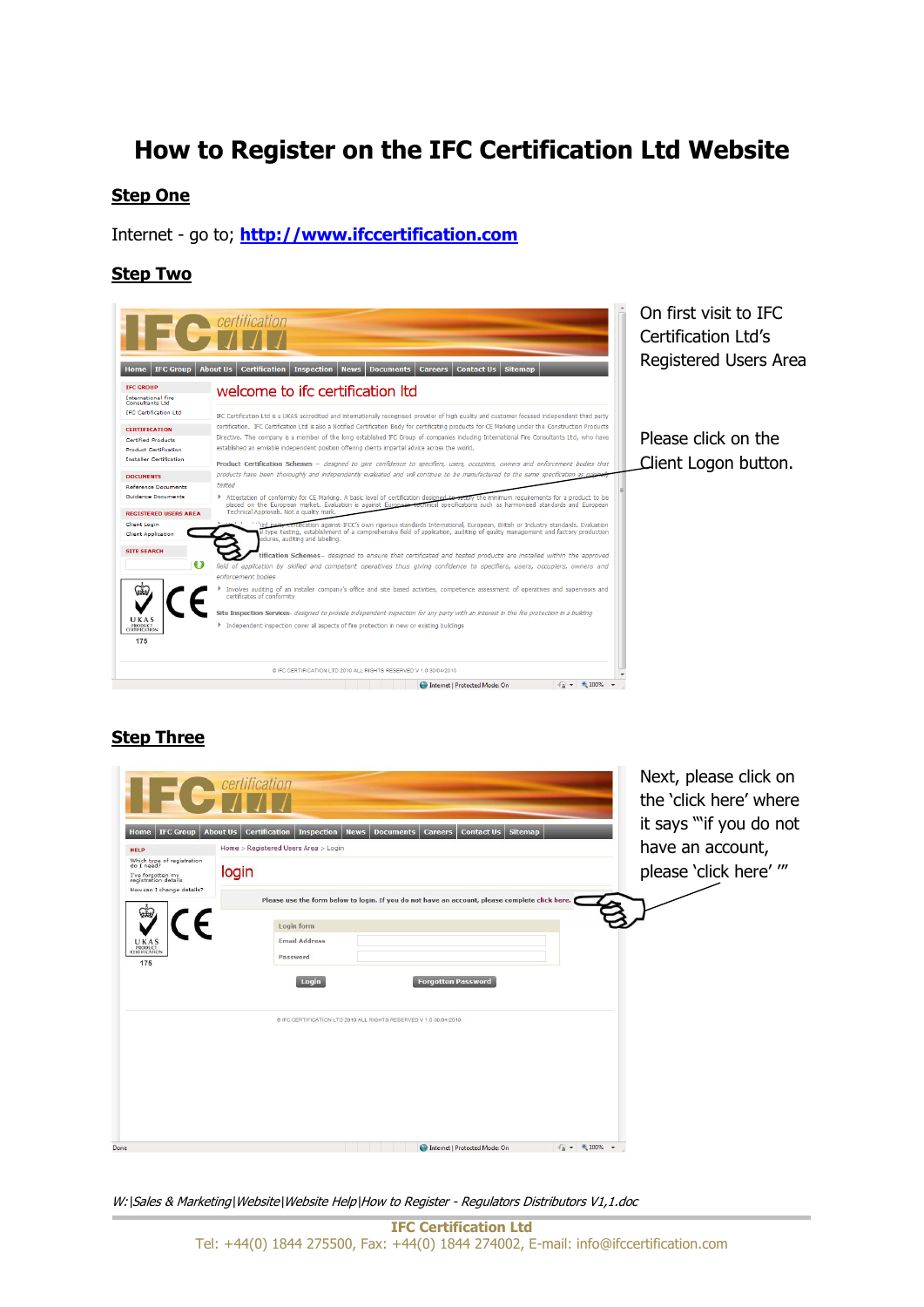## **Step Four**

|                                                                                                                    | <b>C</b> certification                  |                                                      |                                                                                                             |                                        |
|--------------------------------------------------------------------------------------------------------------------|-----------------------------------------|------------------------------------------------------|-------------------------------------------------------------------------------------------------------------|----------------------------------------|
| <b>IFC Group</b><br><b>Home</b>                                                                                    | <b>About Us</b><br><b>Certification</b> | <b>Inspection</b><br><b>Documents</b><br><b>News</b> | <b>Sitemap</b><br><b>Careers</b><br><b>Contact Us</b>                                                       |                                        |
| <b>HELP</b>                                                                                                        |                                         | Home > Registered Users Area > Company Application   |                                                                                                             |                                        |
| Which type of registration<br>do I need?<br>I've forgotten my<br>registration details<br>How can I change details? | company application                     |                                                      |                                                                                                             |                                        |
|                                                                                                                    |                                         |                                                      | Please Note: All registrations are subject to IFC verification and may take up to 72 hours to be completed. |                                        |
|                                                                                                                    | <b>Company Information</b>              |                                                      |                                                                                                             |                                        |
| U K A S<br>PRODUCT<br>CERTIFICATION                                                                                | <b>Application type</b>                 | <b>Select Application Type</b>                       | E                                                                                                           |                                        |
| 175                                                                                                                | <b>Company Name</b>                     |                                                      |                                                                                                             |                                        |
|                                                                                                                    | <b>Address</b>                          |                                                      |                                                                                                             |                                        |
|                                                                                                                    | Address <sub>2</sub>                    |                                                      |                                                                                                             |                                        |
|                                                                                                                    | Town                                    |                                                      |                                                                                                             |                                        |
|                                                                                                                    | County                                  |                                                      |                                                                                                             |                                        |
|                                                                                                                    | Postcode                                |                                                      |                                                                                                             |                                        |
|                                                                                                                    | Country                                 | <b>Select Country</b>                                | $\overline{\phantom{a}}$                                                                                    |                                        |
|                                                                                                                    | <b>VAT Number</b>                       |                                                      |                                                                                                             |                                        |
|                                                                                                                    | Website                                 |                                                      |                                                                                                             |                                        |
|                                                                                                                    | <b>Contact Information</b>              |                                                      |                                                                                                             |                                        |
|                                                                                                                    |                                         |                                                      |                                                                                                             |                                        |
|                                                                                                                    | <b>Title</b>                            | <b>Select Title</b>                                  | $\overline{\phantom{a}}$                                                                                    |                                        |
| Done                                                                                                               |                                         |                                                      | Internet   Protected Mode: On                                                                               | $\frac{1}{10}$ + $\frac{100\%}{100\%}$ |

You will be presented with the application screen.

Please complete the simple details requested to set up an account.

## **Step Five**

|      | Title<br><b>Main Contact</b><br><b>Company Position</b><br>Phone<br>Fax<br><b>Mobile</b><br><b>Email Address</b> | <b>OBJECT TIME</b><br>$\blacksquare$<br>$\blacksquare$<br><b>Select Company Position</b>       |                                 | Once you have<br>completed the form<br>with your details and<br>any supporting<br>documents, please |
|------|------------------------------------------------------------------------------------------------------------------|------------------------------------------------------------------------------------------------|---------------------------------|-----------------------------------------------------------------------------------------------------|
|      | <b>QMS Systems</b><br><b>ISO Status</b>                                                                          | m<br>Does the company have ISO9001 (or other QMS systems)                                      |                                 | press the 'Submit                                                                                   |
|      |                                                                                                                  |                                                                                                |                                 | Application' button.                                                                                |
|      | <b>Company Documentation</b>                                                                                     |                                                                                                |                                 |                                                                                                     |
|      |                                                                                                                  | Browse                                                                                         |                                 |                                                                                                     |
|      | <b>Company Logo</b><br><b>Terms and Conditions</b>                                                               | Browse                                                                                         |                                 |                                                                                                     |
|      |                                                                                                                  | I agree to the above Terms and Conditions:                                                     |                                 |                                                                                                     |
|      |                                                                                                                  | <b>Submit Application</b><br>@ IFC CERTIFICATION LTD 2010 ALL RIGHTS RESERVED V 1.0 30/04/2010 |                                 |                                                                                                     |
| Done |                                                                                                                  | Internet   Protected Mode: On                                                                  | $\sqrt{a}$ $\sim$ 2,100% $\sim$ |                                                                                                     |

W:\Sales & Marketing\Website\Website Help\How to Register - Regulators Distributors V1,1.doc